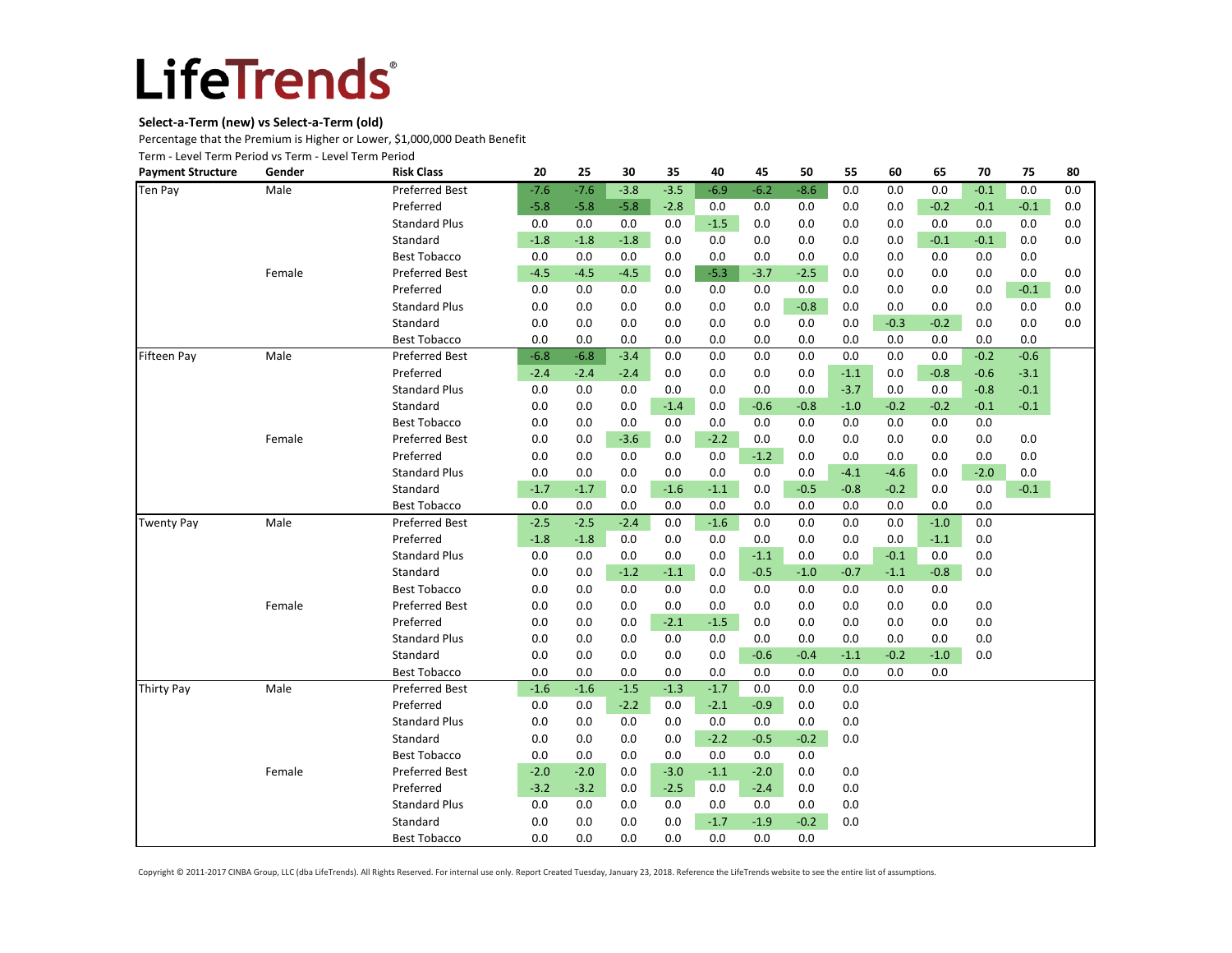### **Select-a-Term (new) vs Select-a-Term (old)**

Percentage that the Premium is Higher or Lower, \$500,000 Death Benefit

Term - Level Term Period vs Term - Level Term Period

| <b>Payment Structure</b> | Gender | <b>Risk Class</b>     | 20     | 25     | 30     | 35     | 40     | 45     | 50     | 55     | 60     | 65     | 70     | 75     | 80  |
|--------------------------|--------|-----------------------|--------|--------|--------|--------|--------|--------|--------|--------|--------|--------|--------|--------|-----|
| Ten Pay                  | Male   | <b>Preferred Best</b> | 0.0    | 0.0    | 0.0    | 0.0    | 0.0    | 0.0    | 0.0    | 0.0    | 0.0    | 0.0    | 0.0    | 0.0    | 0.0 |
|                          |        | Preferred             | 0.0    | 0.0    | 0.0    | 0.0    | 0.0    | 0.0    | 0.0    | 0.0    | 0.0    | $-0.2$ | $-0.1$ | 0.0    | 0.0 |
|                          |        | <b>Standard Plus</b>  | 0.0    | 0.0    | 0.0    | 0.0    | 0.0    | 0.0    | 0.0    | 0.0    | 0.0    | 0.0    | 0.0    | 0.0    | 0.0 |
|                          |        | Standard              | 0.0    | 0.0    | 0.0    | $-1.5$ | 0.0    | 0.0    | 0.0    | 0.0    | 0.0    | $-0.1$ | $-0.1$ | 0.0    | 0.0 |
|                          |        | <b>Best Tobacco</b>   | 0.0    | 0.0    | 0.0    | 0.0    | 0.0    | 0.0    | 0.0    | 0.0    | 0.0    | 0.0    | 0.0    | 0.0    |     |
|                          | Female | <b>Preferred Best</b> | 0.0    | 0.0    | 0.0    | 0.0    | 0.0    | $-1.7$ | 0.0    | 0.0    | 0.0    | 0.0    | 0.0    | 0.0    | 0.0 |
|                          |        | Preferred             | 0.0    | 0.0    | 0.0    | 0.0    | 0.0    | 0.0    | 0.0    | 0.0    | 0.0    | 0.0    | 0.0    | $-0.1$ | 0.0 |
|                          |        | <b>Standard Plus</b>  | 0.0    | 0.0    | 0.0    | 0.0    | 0.0    | 0.0    | 0.0    | 0.0    | 0.0    | 0.0    | 0.0    | 0.0    | 0.0 |
|                          |        | Standard              | 0.0    | 0.0    | 0.0    | 0.0    | 0.0    | 0.0    | 0.0    | 0.0    | 0.0    | 0.0    | 0.0    | $-0.1$ | 0.0 |
|                          |        | <b>Best Tobacco</b>   | 0.0    | 0.0    | 0.0    | 0.0    | 0.0    | 0.0    | 0.0    | 0.0    | 0.0    | 0.0    | 0.0    | 0.0    |     |
| <b>Fifteen Pay</b>       | Male   | <b>Preferred Best</b> | $-2.8$ | $-2.8$ | $-2.8$ | 0.0    | 0.0    | 0.0    | 0.0    | 0.0    | 0.0    | $-0.2$ | 0.0    | $-0.3$ |     |
|                          |        | Preferred             | 0.0    | 0.0    | 0.0    | 0.0    | 0.0    | 0.0    | 0.0    | 0.0    | 0.0    | $-0.4$ | $-0.4$ | $-0.1$ |     |
|                          |        | <b>Standard Plus</b>  | 0.0    | 0.0    | 0.0    | 0.0    | 0.0    | 0.0    | 0.0    | $-0.6$ | $-0.5$ | 0.0    | 0.0    | 0.0    |     |
|                          |        | Standard              | 0.0    | 0.0    | 0.0    | 0.0    | 0.0    | 0.0    | $-0.4$ | $-0.7$ | $-0.6$ | $-0.5$ | $-0.5$ | 0.0    |     |
|                          |        | <b>Best Tobacco</b>   | 0.0    | 0.0    | 0.0    | 0.0    | 0.0    | 0.0    | 0.0    | 0.0    | 0.0    | 0.0    | 0.0    |        |     |
|                          | Female | <b>Preferred Best</b> | 0.0    | 0.0    | $-3.0$ | 0.0    | $-3.7$ | 0.0    | 0.0    | 0.0    | 0.0    | 0.0    | 0.0    | 0.0    |     |
|                          |        | Preferred             | 0.0    | 0.0    | 0.0    | 0.0    | 0.0    | 0.0    | 0.0    | 0.0    | 0.0    | 0.0    | 0.0    | $-0.1$ |     |
|                          |        | <b>Standard Plus</b>  | 0.0    | 0.0    | 0.0    | 0.0    | 0.0    | 0.0    | 0.0    | 0.0    | $-3.9$ | 0.0    | $-2.9$ | 0.0    |     |
|                          |        | Standard              | 0.0    | 0.0    | 0.0    | $-1.4$ | 0.0    | $-0.7$ | 0.0    | $-0.3$ | $-0.2$ | $-0.5$ | $-0.4$ | $-0.1$ |     |
|                          |        | <b>Best Tobacco</b>   | 0.0    | 0.0    | 0.0    | 0.0    | 0.0    | 0.0    | 0.0    | 0.0    | 0.0    | 0.0    | 0.0    |        |     |
| <b>Twenty Pay</b>        | Male   | <b>Preferred Best</b> | $-2.1$ | $-2.1$ | $-2.1$ | 0.0    | 0.0    | $-0.9$ | $-0.6$ | 0.0    | 0.0    | 0.0    | $-0.1$ |        |     |
|                          |        | Preferred             | $-1.6$ | $-1.6$ | 0.0    | $-1.5$ | 0.0    | 0.0    | 0.0    | 0.0    | 0.0    | $-1.1$ | 0.0    |        |     |
|                          |        | <b>Standard Plus</b>  | 0.0    | 0.0    | 0.0    | 0.0    | 0.0    | $-1.0$ | $-2.1$ | $-2.5$ | $-1.0$ | 0.0    | 0.0    |        |     |
|                          |        | Standard              | 0.0    | 0.0    | $-1.1$ | 0.0    | $-0.7$ | $-0.9$ | $-0.9$ | $-1.1$ | $-1.1$ | $-0.6$ | 0.0    |        |     |
|                          |        | <b>Best Tobacco</b>   | 0.0    | 0.0    | 0.0    | 0.0    | 0.0    | 0.0    | 0.0    | 0.0    | 0.0    | 0.0    |        |        |     |
|                          | Female | <b>Preferred Best</b> | 0.0    | 0.0    | $-2.5$ | $-2.2$ | $-1.6$ | 0.0    | 0.0    | 0.0    | 0.0    | 0.0    | 0.0    |        |     |
|                          |        | Preferred             | $-2.1$ | $-2.1$ | 0.0    | $-1.8$ | 0.0    | $-1.9$ | 0.0    | 0.0    | 0.0    | 0.0    | 0.0    |        |     |
|                          |        | <b>Standard Plus</b>  | 0.0    | 0.0    | 0.0    | 0.0    | 0.0    | 0.0    | 0.0    | 0.0    | 0.0    | 0.0    | 0.0    |        |     |
|                          |        | Standard              | 0.0    | 0.0    | 0.0    | $-1.1$ | 0.0    | $-1.2$ | 0.0    | $-1.1$ | $-0.9$ | $-1.1$ | 0.0    |        |     |
|                          |        | <b>Best Tobacco</b>   | 0.0    | 0.0    | 0.0    | 0.0    | 0.0    | 0.0    | 0.0    | 0.0    | 0.0    | 0.0    |        |        |     |
| <b>Thirty Pay</b>        | Male   | <b>Preferred Best</b> | 0.0    | 0.0    | $-1.3$ | 0.0    | 0.0    | 0.0    | 0.0    | 0.0    |        |        |        |        |     |
|                          |        | Preferred             | 0.0    | 0.0    | $-1.0$ | 0.0    | $-1.3$ | $-1.2$ | $-0.5$ | 0.0    |        |        |        |        |     |
|                          |        | <b>Standard Plus</b>  | 0.0    | 0.0    | 0.0    | 0.0    | 0.0    | 0.0    | 0.0    | 0.0    |        |        |        |        |     |
|                          |        | Standard              | $-1.4$ | $-1.4$ | 0.0    | 0.0    | $-1.2$ | $-0.8$ | $-0.2$ | $-0.1$ |        |        |        |        |     |
|                          |        | <b>Best Tobacco</b>   | 0.0    | 0.0    | 0.0    | 0.0    | 0.0    | 0.0    | 0.0    |        |        |        |        |        |     |
|                          | Female | <b>Preferred Best</b> | 0.0    | 0.0    | 0.0    | $-1.3$ | $-2.9$ | 0.0    | 0.0    | 0.0    |        |        |        |        |     |
|                          |        | Preferred             | $-1.4$ | $-1.4$ | 0.0    | $-1.1$ | $-2.5$ | $-1.7$ | 0.0    | 0.0    |        |        |        |        |     |
|                          |        | <b>Standard Plus</b>  | 0.0    | 0.0    | 0.0    | 0.0    | 0.0    | 0.0    | 0.0    | 0.0    |        |        |        |        |     |
|                          |        | Standard              | $-1.8$ | $-1.8$ | $-0.8$ | 0.0    | $-1.1$ | $-1.8$ | $-0.2$ | $-0.1$ |        |        |        |        |     |
|                          |        | <b>Best Tobacco</b>   | 0.0    | 0.0    | 0.0    | 0.0    | 0.0    | 0.0    | 0.0    |        |        |        |        |        |     |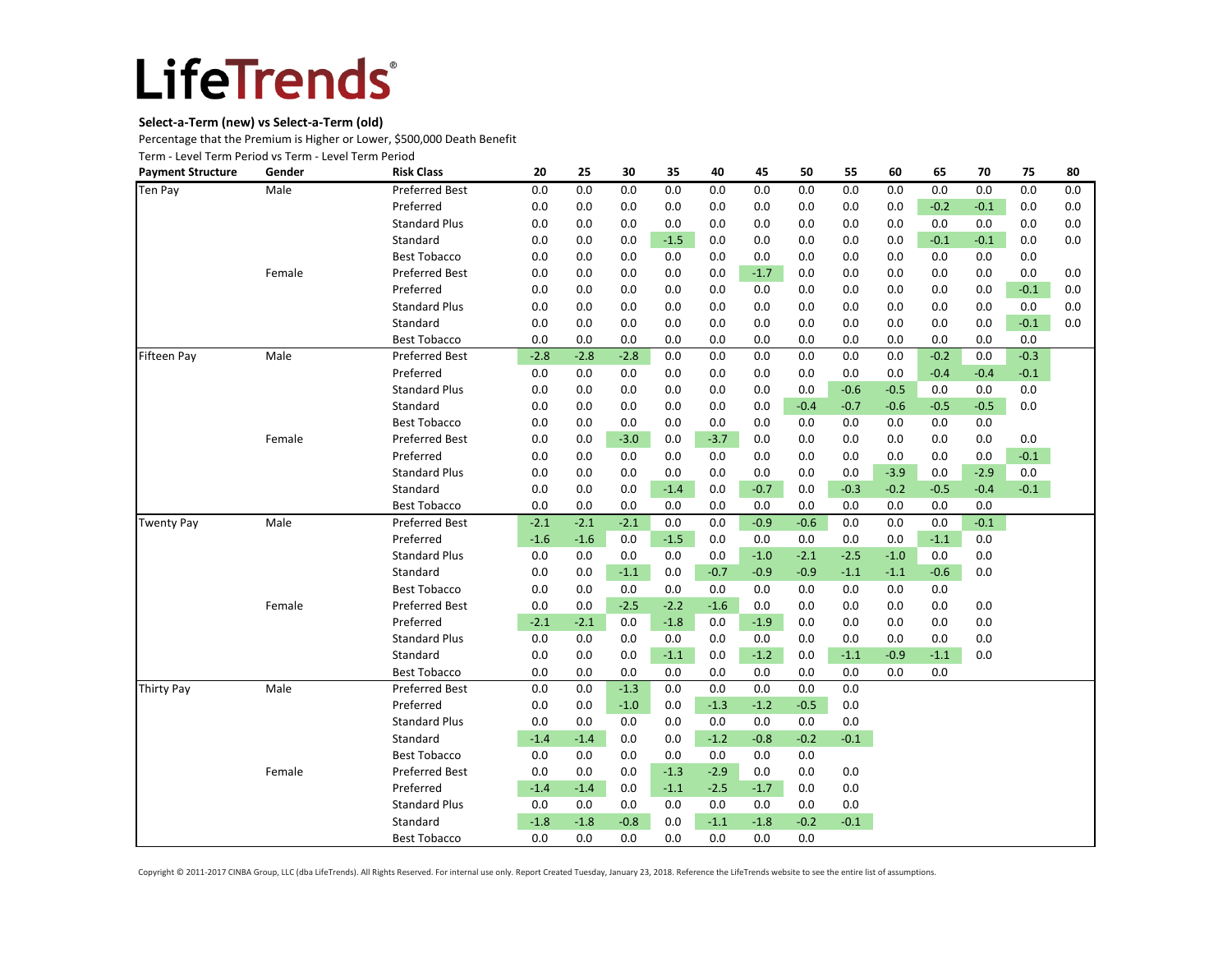### **Select-a-Term (new) vs Select-a-Term (old)**

Percentage that the Premium is Higher or Lower, \$250,000 Death Benefit

Term - Level Term Period vs Term - Level Term Period

| <b>Payment Structure</b> | Gender | <b>Risk Class</b>     | 20     | 25     | 30     | 35     | 40     | 45     | 50     | 55     | 60     | 65     | 70     | 75     | 80  |
|--------------------------|--------|-----------------------|--------|--------|--------|--------|--------|--------|--------|--------|--------|--------|--------|--------|-----|
| Ten Pay                  | Male   | <b>Preferred Best</b> | $-2.1$ | $-2.1$ | $-2.1$ | 0.0    | 0.0    | 0.0    | 0.0    | 0.0    | 0.0    | 0.0    | 0.0    | 0.0    | 0.0 |
|                          |        | Preferred             | 0.0    | 0.0    | 0.0    | $-1.6$ | 0.0    | 0.0    | 0.0    | 0.0    | 0.0    | $-0.2$ | 0.0    | 0.0    | 0.0 |
|                          |        | <b>Standard Plus</b>  | 0.0    | 0.0    | 0.0    | 0.0    | 0.0    | 0.0    | 0.0    | 0.0    | 0.0    | 0.0    | 0.0    | 0.0    | 0.0 |
|                          |        | Standard              | 0.0    | 0.0    | 0.0    | 0.0    | 0.0    | 0.0    | 0.0    | 0.0    | 0.0    | 0.0    | $-0.1$ | 0.0    | 0.0 |
|                          |        | <b>Best Tobacco</b>   | 0.0    | 0.0    | 0.0    | 0.0    | 0.0    | 0.0    | 0.0    | 0.0    | 0.0    | 0.0    | 0.0    | 0.0    |     |
|                          | Female | <b>Preferred Best</b> | $-2.2$ | $-2.2$ | $-2.1$ | 0.0    | 0.0    | 0.0    | 0.0    | 0.0    | 0.0    | 0.0    | 0.0    | 0.0    | 0.0 |
|                          |        | Preferred             | 0.0    | 0.0    | 0.0    | $-1.7$ | 0.0    | $-1.0$ | 0.0    | 0.0    | 0.0    | 0.0    | 0.0    | 0.0    | 0.0 |
|                          |        | <b>Standard Plus</b>  | 0.0    | 0.0    | $-2.7$ | 0.0    | 0.0    | 0.0    | 0.0    | 0.0    | 0.0    | 0.0    | 0.0    | 0.0    | 0.0 |
|                          |        | Standard              | 0.0    | 0.0    | 0.0    | $-1.2$ | 0.0    | 0.0    | 0.0    | 0.0    | 0.0    | 0.0    | 0.0    | 0.0    | 0.0 |
|                          |        | <b>Best Tobacco</b>   | 0.0    | 0.0    | 0.0    | 0.0    | 0.0    | 0.0    | 0.0    | 0.0    | 0.0    | 0.0    | 0.0    | 0.0    |     |
| <b>Fifteen Pay</b>       | Male   | <b>Preferred Best</b> | $-2.0$ | $-2.0$ | $-2.0$ | 0.0    | 0.0    | 0.0    | 0.0    | 0.0    | 0.0    | 0.0    | $-0.4$ | $-5.3$ |     |
|                          |        | Preferred             | 0.0    | 0.0    | 0.0    | $-1.5$ | 0.0    | 0.0    | 0.0    | 0.0    | 0.0    | 0.0    | 0.0    | $-5.0$ |     |
|                          |        | <b>Standard Plus</b>  | 0.0    | 0.0    | $-2.5$ | 0.0    | 0.0    | 0.0    | 0.0    | $-0.3$ | $-0.2$ | 0.0    | 0.0    | $-4.7$ |     |
|                          |        | Standard              | 0.0    | 0.0    | 0.0    | 0.0    | 0.0    | 0.0    | $-0.4$ | 0.0    | 0.0    | $-0.9$ | 0.0    | 0.0    |     |
|                          |        | <b>Best Tobacco</b>   | 0.0    | 0.0    | 0.0    | 0.0    | 0.0    | 0.0    | 0.0    | 0.0    | 0.0    | 0.0    | 0.0    |        |     |
|                          | Female | <b>Preferred Best</b> | $-2.1$ | $-2.1$ | $-2.1$ | 0.0    | 0.0    | 0.0    | 0.0    | 0.0    | 0.0    | 0.0    | 0.0    | $-7.1$ |     |
|                          |        | Preferred             | $-1.8$ | $-1.8$ | $-1.8$ | $-1.7$ | 0.0    | $-1.0$ | 0.0    | 0.0    | 0.0    | 0.0    | 0.0    | 0.0    |     |
|                          |        | <b>Standard Plus</b>  | 0.0    | 0.0    | $-2.7$ | 0.0    | 0.0    | 0.0    | 0.0    | 0.0    | $-5.3$ | 0.0    | 0.0    | 0.0    |     |
|                          |        | Standard              | $-1.3$ | $-1.3$ | 0.0    | $-1.2$ | $-0.9$ | $-0.6$ | $-0.5$ | $-0.3$ | 0.0    | 0.0    | 0.0    | 0.0    |     |
|                          |        | <b>Best Tobacco</b>   | 0.0    | 0.0    | 0.0    | 0.0    | 0.0    | 0.0    | 0.0    | 0.0    | 0.0    | 0.0    | 0.0    |        |     |
| <b>Twenty Pay</b>        | Male   | <b>Preferred Best</b> | 0.0    | 0.0    | 0.0    | $-1.5$ | 0.0    | 0.0    | 0.0    | 0.0    | 0.0    | 0.0    | 0.0    |        |     |
|                          |        | Preferred             | $-1.3$ | $-1.3$ | $-1.3$ | $-1.2$ | 0.0    | $-0.6$ | 0.0    | 0.0    | 0.0    | 0.0    | 0.0    |        |     |
|                          |        | <b>Standard Plus</b>  | $-1.1$ | $-1.1$ | $-1.1$ | $-1.0$ | 0.0    | 0.0    | 0.0    | 0.0    | $-1.4$ | 0.0    | 0.0    |        |     |
|                          |        | Standard              | $-1.0$ | $-1.0$ | $-0.9$ | 0.0    | 0.0    | $-0.4$ | $-0.3$ | $-0.3$ | $-0.2$ | $-0.3$ | 0.0    |        |     |
|                          |        | <b>Best Tobacco</b>   | 0.0    | 0.0    | 0.0    | 0.0    | 0.0    | 0.0    | 0.0    | 0.0    | 0.0    | 0.0    |        |        |     |
|                          | Female | <b>Preferred Best</b> | $-1.8$ | $-1.8$ | $-1.8$ | 0.0    | 0.0    | 0.0    | 0.0    | 0.0    | 0.0    | 0.0    | 0.0    |        |     |
|                          |        | Preferred             | $-1.6$ | $-1.6$ | $-1.5$ | 0.0    | 0.0    | $-0.8$ | 0.0    | 0.0    | 0.0    | 0.0    | 0.0    |        |     |
|                          |        | <b>Standard Plus</b>  | 0.0    | 0.0    | 0.0    | 0.0    | 0.0    | 0.0    | 0.0    | 0.0    | 0.0    | 0.0    | 0.0    |        |     |
|                          |        | Standard              | 0.0    | 0.0    | 0.0    | $-0.9$ | 0.0    | $-0.5$ | $-0.4$ | $-0.5$ | $-0.2$ | $-0.3$ | 0.0    |        |     |
|                          |        | <b>Best Tobacco</b>   | 0.0    | 0.0    | 0.0    | 0.0    | 0.0    | 0.0    | 0.0    | 0.0    | 0.0    | 0.0    |        |        |     |
| <b>Thirty Pay</b>        | Male   | <b>Preferred Best</b> | $-2.2$ | $-2.2$ | 0.0    | $-0.9$ | 0.0    | $-0.5$ | 0.0    | 0.0    |        |        |        |        |     |
|                          |        | Preferred             | $-0.9$ | $-0.9$ | 0.0    | $-0.8$ | $-1.2$ | $-0.4$ | $-0.3$ | $-0.1$ |        |        |        |        |     |
|                          |        | <b>Standard Plus</b>  | $-3.6$ | $-3.6$ | $-0.7$ | $-0.6$ | $-0.5$ | $-0.3$ | $-0.2$ | $-0.5$ |        |        |        |        |     |
|                          |        | Standard              | $-1.2$ | $-1.2$ | $-1.1$ | $-0.5$ | $-0.7$ | $-0.5$ | $-0.2$ | 0.0    |        |        |        |        |     |
|                          |        | <b>Best Tobacco</b>   | 0.0    | 0.0    | 0.0    | 0.0    | 0.0    | 0.0    | 0.0    |        |        |        |        |        |     |
|                          | Female | <b>Preferred Best</b> | $-2.7$ | $-2.7$ | $-2.5$ | $-1.1$ | $-0.9$ | 0.0    | 0.0    | 0.0    |        |        |        |        |     |
|                          |        | Preferred             | $-2.3$ | $-2.3$ | $-1.1$ | 0.0    | $-1.4$ | $-0.5$ | 0.0    | $-0.2$ |        |        |        |        |     |
|                          |        | <b>Standard Plus</b>  | 0.0    | 0.0    | 0.0    | 0.0    | 0.0    | 0.0    | $-0.3$ | $-0.2$ |        |        |        |        |     |
|                          |        | Standard              | $-0.8$ | $-0.8$ | $-1.4$ | $-1.9$ | $-0.5$ | $-0.3$ | $-0.2$ | $-0.1$ |        |        |        |        |     |
|                          |        | <b>Best Tobacco</b>   | 0.0    | 0.0    | 0.0    | 0.0    | 0.0    | 0.0    | 0.0    |        |        |        |        |        |     |